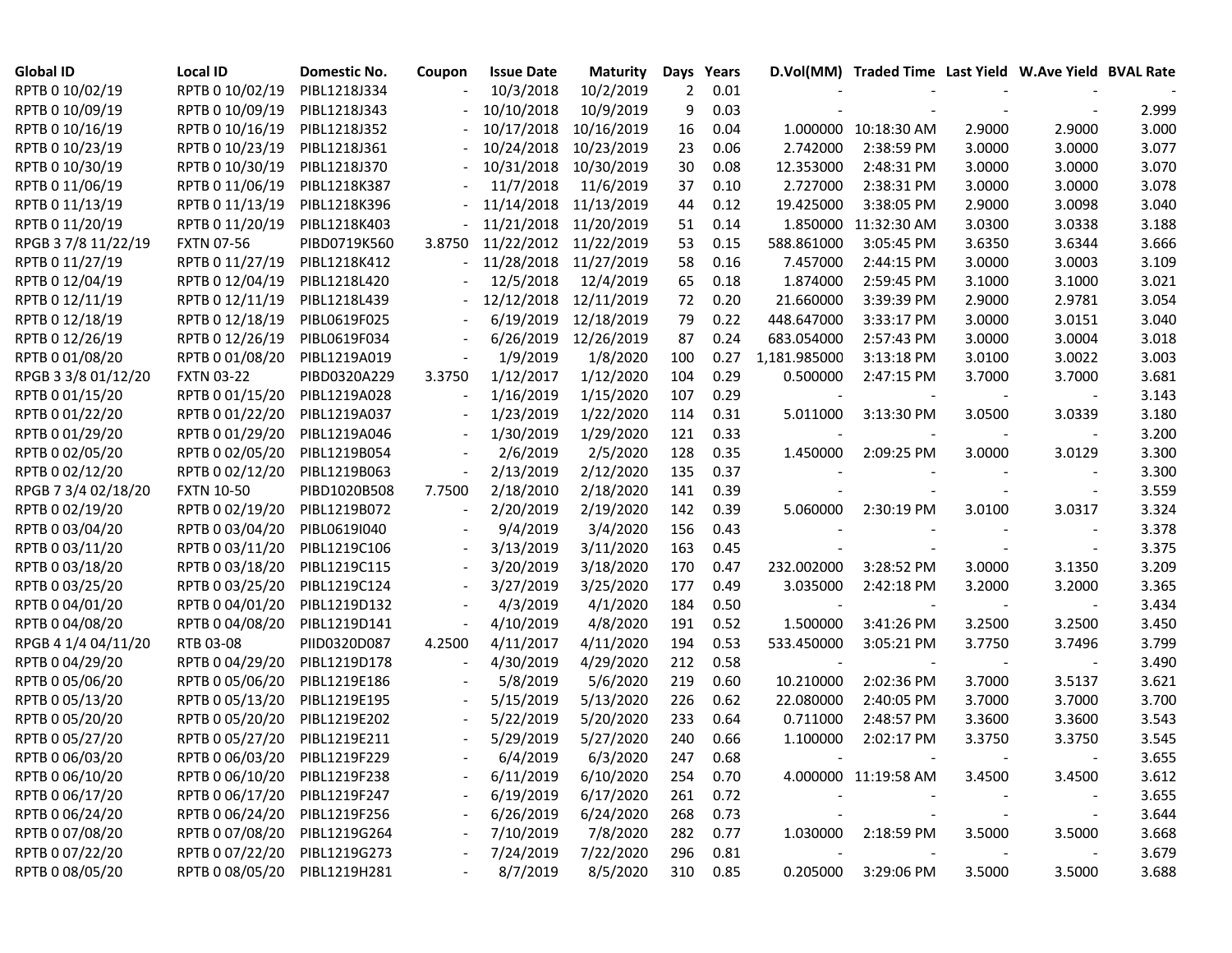| <b>Global ID</b>     | <b>Local ID</b>   | <b>Domestic No.</b> | Coupon  | <b>Issue Date</b>  | <b>Maturity</b>  |     | Days Years |                   | D.Vol(MM) Traded Time Last Yield W.Ave Yield BVAL Rate |        |                          |       |
|----------------------|-------------------|---------------------|---------|--------------------|------------------|-----|------------|-------------------|--------------------------------------------------------|--------|--------------------------|-------|
| RPGB 7 1/4 08/19/20  | RTB 10-01         | PIID1020H015        | 7.2500  | 8/19/2010          | 8/19/2020        | 324 | 0.89       |                   |                                                        |        |                          | 3.781 |
| RPTB 0 08/19/20      | RPTB 0 08/19/20   | PIBL1219H290        |         | 8/20/2019          | 8/19/2020        | 324 | 0.89       |                   | 4.920000 11:52:50 AM                                   | 3.6750 | 3.6485                   | 3.681 |
| RPGB 3 3/8 08/20/20  | <b>FXTN 05-73</b> | PIBD0520H735        | 3.3750  | 8/20/2015          | 8/20/2020        | 325 | 0.89       | 17.100000         | 3:26:59 PM                                             | 3.9000 | 3.9000                   | 3.870 |
| RPTB 0 09/02/20      | RPTB 0 09/02/20   | PIBL1219I306        |         | 9/4/2019           | 9/2/2020         | 338 | 0.93       |                   |                                                        |        |                          | 3.662 |
| RPGB 6 1/8 09/16/20  | <b>FXTN 10-51</b> | PIBD1020I510        | 6.1250  | 9/16/2010          | 9/16/2020        | 352 | 0.96       |                   |                                                        |        |                          | 3.855 |
| RPTB 0 09/16/20      | RPTB 0 09/16/20   | PIBL1219I315        |         | 9/18/2019          | 9/16/2020        | 352 | 0.96       | 132.772000        | 3:46:15 PM                                             | 3.6700 | 3.6620                   | 3.664 |
| RPGB 5 7/8 12/16/20  | <b>FXTN 10-52</b> | PIBD1020L525        | 5.8750  | 12/16/2010         | 12/16/2020       | 443 | 1.21       |                   |                                                        |        | $\overline{\phantom{a}}$ | 3.899 |
| RPGB 4 1/4 01/25/21  | <b>FXTN 03-23</b> | PIBD0321A236        | 4.2500  | 1/25/2018          | 1/25/2021        | 483 | 1.32       | 551.320000        | 3:29:10 PM                                             | 3.9900 | 3.9764                   | 4.049 |
| RPGB 7 3/8 03/03/21  | RTB 10-02         | PIID1021C027        | 7.3750  | 3/3/2011           | 3/3/2021         | 520 | 1.42       |                   |                                                        |        |                          | 3.961 |
| RPGB 3 1/2 03/20/21  | <b>FXTN 07-57</b> | PIBD0721C574        | 3.5000  | 3/20/2014          | 3/20/2021        | 537 | 1.47       | 174.590000        | 3:44:27 PM                                             | 4.0500 | 4.0468                   | 4.017 |
| RPGB 6 1/2 04/28/21  | <b>FXTN 10-53</b> | PIBD1021D531        | 6.5000  | 4/28/2011          | 4/28/2021        | 576 | 1.58       |                   |                                                        |        | $\overline{\phantom{a}}$ | 3.967 |
| RPGB 4 7/8 06/13/21  | RTB 03-09         | PIID0321F092        | 4.8750  | 6/13/2018          | 6/13/2021        | 622 | 1.70       | 37.966000         | 3:44:16 PM                                             | 4.0000 | 3.9782                   | 3.954 |
| RPGB 5 3/4 10/20/21  | RTB 10-03         | PIID1021J039        | 5.7500  | 10/20/2011         | 10/20/2021       | 751 | 2.06       |                   | 116.000000 10:04:17 AM                                 | 4.1000 | 4.1000                   | 4.129 |
| RPGB 5 3/4 11/24/21  | <b>FXTN 10-55</b> | PIBD1021K551        | 5.7500  | 11/24/2011         | 11/24/2021       | 786 | 2.15       |                   |                                                        |        |                          | 4.063 |
| RPGB 63/8 01/19/22   | <b>FXTN 10-54</b> | PIBD1022G545        | 6.3750  | 7/19/2011          | 1/19/2022        | 842 | 2.31       |                   |                                                        |        | $\sim$                   | 4.073 |
| RPGB 4 01/26/22      | <b>FXTN 05-74</b> | PIBD0522A747        | 4.0000  | 1/26/2017          | 1/26/2022        | 849 | 2.32       | 1.811000          | 3:37:26 PM                                             | 4.0750 | 4.0750                   | 4.083 |
| RPGB 15 03/14/22     | <b>FXTN 20-02</b> | PIBD2022C021        | 15.0000 | 3/14/2002          | 3/14/2022        | 896 | 2.45       |                   |                                                        |        | $\overline{\phantom{a}}$ | 4.110 |
| RPGB 4 3/4 07/04/22  | <b>FXTN 03-24</b> | PIBD0322G247        | 4.7500  | 7/4/2019           | 7/4/2022 1,008   |     | 2.76       |                   | 52.000000 10:30:21 AM                                  | 4.0750 | 4.0750                   | 4.088 |
| RPGB 4 7/8 08/02/22  | <b>FXTN 10-56</b> | PIBD1022H562        | 4.8750  | 8/2/2012           | 8/2/2022 1,037   |     | 2.84       |                   |                                                        |        |                          | 4.168 |
| RPGB 4 3/4 09/13/22  | <b>FXTN 10-57</b> | PIBD1022I570        | 4.7500  | 9/13/2012          | 9/13/2022 1,079  |     | 2.95       |                   |                                                        |        |                          | 4.181 |
| RPGB 12 3/4 10/17/22 | <b>FXTN 20-03</b> | PIBD2022J033        | 12.7500 | 10/17/2002         | 10/17/2022 1,113 |     | 3.05       |                   |                                                        |        |                          | 4.199 |
| RPGB 4 5/8 12/04/22  | RTB 05-11         | PIID0522L114        | 4.6250  | 12/4/2017          | 12/4/2022 1,161  |     | 3.18       | 1,701.042000      | 3:16:57 PM                                             | 4.1200 | 4.1149                   | 4.109 |
| RPGB 4 12/06/22      | <b>FXTN 10-58</b> | PIBD1022L585        | 4.0000  | 12/6/2012          | 12/6/2022 1,163  |     | 3.18       |                   |                                                        |        |                          | 4.216 |
| RPGB 13 02/20/23     | <b>FXTN 20-04</b> | PIBD2023B048        | 13.0000 | 2/20/2003          | 2/20/2023 1,239  |     | 3.39       |                   |                                                        |        | $\sim$                   | 4.250 |
| RPGB 5 1/2 03/08/23  | <b>FXTN 05-75</b> | PIBD0523C752        | 5.5000  | 3/8/2018           | 3/8/2023 1,255   |     | 3.44       | 11.000000         | 3:26:27 PM                                             | 4.1500 | 4.1523                   | 4.198 |
| RPGB 3 1/2 04/21/23  | <b>FXTN 07-58</b> | PIBD0723D588        | 3.5000  | 4/21/2016          | 4/21/2023 1,299  |     | 3.56       | 39.000000         | 2:20:08 PM                                             | 4.2750 | 4.2288                   | 4.353 |
| RPGB 11 7/8 05/29/23 | <b>FXTN 20-05</b> | PIBD2023E054        | 11.8750 | 5/29/2003          | 5/29/2023 1,337  |     | 3.66       |                   |                                                        |        |                          | 4.427 |
| RPGB 3 1/4 08/15/23  | RTB 10-04         | PIID1023H046        | 3.2500  | 8/15/2013          | 8/15/2023 1,415  |     | 3.87       | 42.600000         | 3:22:57 PM                                             | 4.4000 | 4.4002                   | 4.334 |
| RPGB 11 3/8 10/23/23 | <b>FXTN 20-06</b> | PIBD2023J068        | 11.3750 | 10/23/2003         | 10/23/2023 1,484 |     | 4.06       |                   |                                                        |        |                          | 4.348 |
| RPGB 6 1/4 03/12/24  | RTB 05-12         | PIID0524C129        | 6.2500  | 3/12/2019          | 3/12/2024 1,625  |     | 4.45       | 5,199.030000      | 3:46:49 PM                                             | 4.2300 | 4.2198                   | 4.231 |
| RPGB 4 1/2 04/20/24  | <b>FXTN 07-59</b> | PIBD0724D595        | 4.5000  | 4/20/2017          | 4/20/2024 1,664  |     | 4.56       |                   |                                                        |        |                          | 4.439 |
| RPGB 12 3/8 06/03/24 | <b>FXTN 20-07</b> | PIBD2024F075        | 12.3750 | 6/3/2004           | 6/3/2024 1,708   |     | 4.68       |                   |                                                        |        |                          | 4.631 |
| RPGB 12 7/8 08/05/24 | <b>FXTN 20-08</b> | PIBD2024H086        | 12.8750 | 8/5/2004           | 8/5/2024 1,771   |     | 4.85       |                   |                                                        |        |                          | 4.459 |
| RPGB 4 1/8 08/20/24  | <b>FXTN 10-59</b> | PIBD1024H595        | 4.1250  | 8/20/2014          | 8/20/2024 1,786  |     | 4.89       | 202.530000        | 2:26:38 PM                                             | 4.4800 | 4.4800                   | 4.510 |
| RPGB 13 3/4 11/11/24 | <b>FXTN 20-09</b> | PIBD2024K091        | 13.7500 | 11/11/2004         | 11/11/2024 1,869 |     | 5.12       |                   |                                                        |        | $\sim$                   | 4.494 |
| RPGB 5 3/4 04/12/25  | <b>FXTN 07-61</b> | PIBD0725D618        | 5.7500  | 4/12/2018          | 4/12/2025 2,021  |     | 5.53       | 851.000000        | 3:27:01 PM                                             | 4.4900 | 4.4959                   | 4.494 |
| RPGB 12 1/8 04/14/25 | <b>FXTN 20-10</b> | PIBD2025D103        | 12.1250 | 4/14/2005          | 4/14/2025 2,023  |     | 5.54       |                   |                                                        |        |                          | 4.543 |
| RPGB 3 5/8 09/09/25  | <b>FXTN 10-60</b> | PIBD10251608        | 3.6250  | 9/9/2015           | 9/9/2025 2,171   |     | 5.94       | 15.983596         | 2:48:00 PM                                             | 4.6500 | 4.6012                   | 4.742 |
| RPGB 12 1/8 10/20/25 | <b>FXTN 20-11</b> | PIBD2025J116        |         | 12.1250 10/20/2005 | 10/20/2025 2,212 |     | 6.06       |                   |                                                        |        |                          | 4.600 |
| RPGB 18 1/4 11/29/25 | <b>FXTN 25-01</b> | PIBD2525K015        |         | 18.2500 11/29/2000 | 11/29/2025 2,252 |     | 6.17       |                   |                                                        |        | $\overline{\phantom{a}}$ | 4.608 |
| RPGB 10 1/4 01/19/26 | <b>FXTN 20-12</b> | PIBD2026A122        | 10.2500 | 1/19/2006          | 1/19/2026 2,303  |     | 6.31       |                   |                                                        |        |                          | 4.771 |
| RPGB 6 1/4 02/14/26  | <b>FXTN 07-62</b> | PIBD0726B627        | 6.2500  | 2/14/2019          | 2/14/2026 2,329  |     |            | 6.38 2,350.000000 | 3:59:26 PM                                             | 4.5300 | 4.5198                   | 4.528 |
|                      |                   |                     |         |                    |                  |     |            |                   |                                                        |        |                          |       |